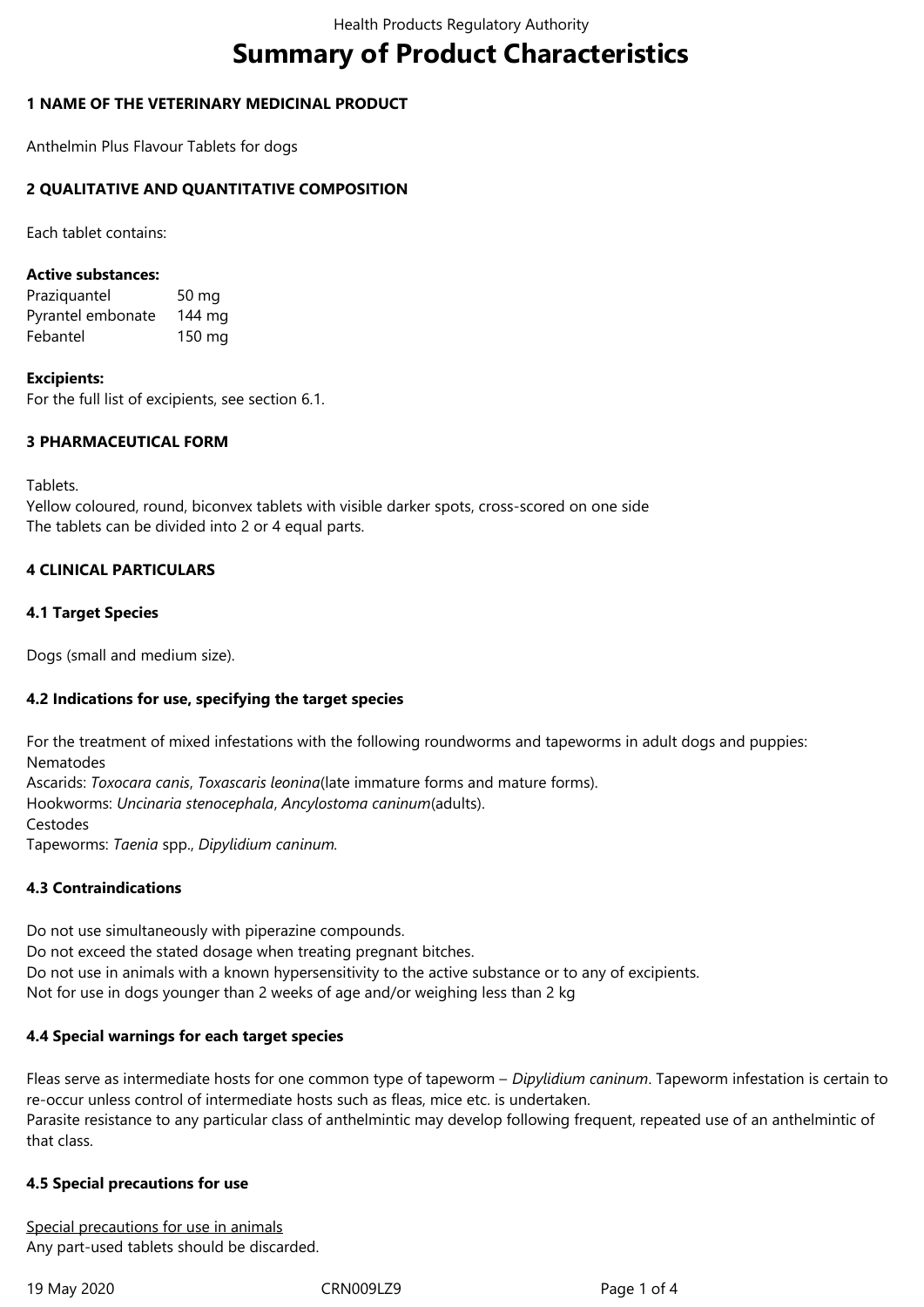Special precautions to be taken by the person administering the veterinary medicinal product to animals

In the interests of good hygiene, persons administering the tablet directly to a dog or by adding it to the dog's food, should wash their hands afterwards.

In case of accidental ingestion, seek medical advice and show the package leaflet to the physician

# **4.6 Adverse reactions (frequency and seriousness)**

In very rare cases transient loose faeces, diarrhoea and/or vomiting may occur.

The frequency of adverse reactions is defined using the following convention:

- very common (more than 1 in 10 animals displaying adverse reactions during the course of one treatment)
- common (more than 1 but less than 10 animals in 100 animals)
- uncommon (more than 1 but less than 10 animals in 1,000 animals)
- rare (more than 1 but less than 10 animals in 10,000 animals)
- very rare (less than 1 animal in 10,000 animals, including isolated reports).

# **4.7 Use during pregnancy, lactation or lay**

Consult a veterinary surgeon before treating pregnant animals for roundworms. The tablets may be used during lactation (see Section 4.3. and 4.9.). Do not use in bitches during the first two-thirds of pregnancy.

## **4.8 Interaction with other medicinal products and other forms of interactions**

Do not combine with piperazine as the anthelmintic effects of pyrantel and piperazine (used in many worming products for dogs)may be antagonized.

Concurrent use with other cholinergic compounds can lead to toxicity

## **4.9 Amounts to be administered and administration route**

For oral administration.

**Dosage** 

The recommended dose rates are: 15 mg/kg bodyweight febantel, 14.4 mg/kg pyrantel and 5 mg/kg praziquantel. This is equivalent to 1 tablet per 10 kg bodyweight.

Tablets may be halved/quartered to allow accuracy of dosing.

#### Administration and Duration of Treatment

The tablet(s) can be given directly to the dog or disguised in food. No restriction of access to food is required either before or after administration of the product.

To ensure administration of a correct dose, body weight should be determined as accurately as possible.

Puppies may be wormed with this product from 2 weeks of age and every 2 weeks until 12 weeks of age. Thereafter they should be treated at 3 monthly intervals until 6 months of age.

For the control of *Toxocara*, nursing bitches should be dosed 2 weeks after giving birth and every 2 weeks until weaning. For adult dogs, a single dose should be used. The advice of a veterinarian should be sought regarding the need for and frequency of repeat treatment.

In the event of a heavy roundworm infestation, a repeat dose should be given after 14 days.

# **4.10 Overdose (symptoms, emergency procedures, antidotes), if necessary**

Benzimidazoles possess wide safety margin. Pyrantel is not absorbed systematically to any extent. Praziquantel also has a wide safety margin, of up to five times the recommended dose

# **4.11 Withdrawal period(s)**

Not applicable

19 May 2020 CRN009LZ9 Page 2 of 4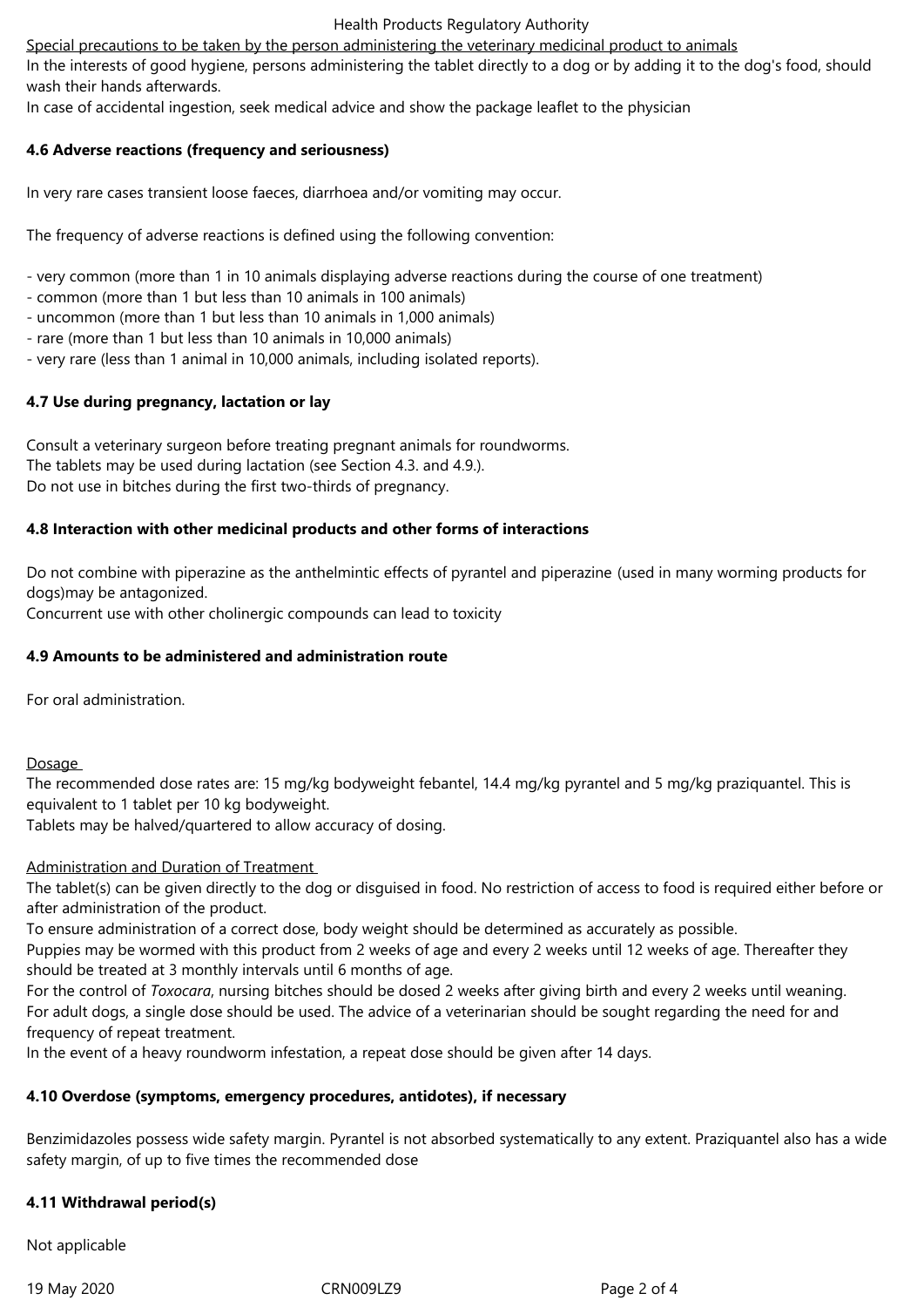## Health Products Regulatory Authority **5 PHARMACOLOGICAL or IMMUNOLOGICAL PROPERTIES**

Pharmacotherapeutic group: Anthelmintics, Benzimidazoles and related substances ATCvet code: QP52AC55.

# **5.1 Pharmacodynamic properties**

The product contains anthelmintics active against roundworms and tapeworms. The product contains three active substances: febantel, pyrantel embonate (pamoate) and praziquantel, a partially hydrogenated pyrazino-isoquinoline derivative used widely as an anthelmintic for both human and veterinary use.Pyrantel acts as a cholinergic agonist. Its mode of action is to stimulate nicotinic cholinergic receptors of the parasite, induce spastic paralysis and thereby allow removal from the gastro-intestinal (GI) system by peristalsis.

With the mammalian system febantel undergoes ring closure forming fenbendazole and oxfendazole. It is these chemical entities which exert the anthelmintic effect by inhibition of tubulin polymerization. Formation of microtubules is thereby prevented, resulting in disruption to structures vital to the normal functioning of the helminth. Glucose uptake, in particular, is affected, leading to depletion in cell ATP. The parasite dies upon exhaustion of its energy reserves, which occurs 2 – 3 days later.

Praziquantel is very rapidly absorbed and distributed throughout the parasite. Both *in vitro* and *in vivo* studies have shown that praziquantel causes severe damage to the parasite integument, resulting in contraction and paralysis. There is an almost instantaneous tetanic contraction of the parasite musculature and a rapid vacuolisation of the syncytial tegument. This rapid contraction has been explained by changes in divalent cation fluxes, especially calcium.

In this fixed combination product pyrantel and febantel act synergistically against all relevant nematodes (ascarids and hookworms) in dogs. In particular, the activity spectrum covers *Toxocara canis*, *Toxascaris leonina*, *Uncinaria stenocephala* and *Ancylostoma caninum*. The spectrum of activity of praziquntel covers also cestode species in dogs, in particular all *Taenia* spp. and *Dipylidium caninum*. Praziquantel acts against adult and immature forms of these parasites.

# **5.2 Pharmacokinetic particulars**

Perorally administered praziquantel is absorbed almost completely from the intestinal tract. After absorption, the drug is distributed to all organs. Praziquantel is metabolized into inactive forms in the liver and secreted in bile. It is excreted within 24 hours to more than 95 % of the administered dosage. Only traces of non-metabolised praziquantel are excreted. The pamoate salt of pyrantel has low aqueous solubility, an attribute that reduces absorption from the gut and allows the drug to reach and be effective against parasites in the large intestine. Because of the low systemic absorption of pyrantel pamoate, there is very little danger of adverse reactions/toxicity in the host. Following absorption, pyrantel pamoate is quickly and almost completely metabolized into inactive metabolites that are excreted rapidly in the urine.

Febantel is absorbed relatively rapidly and metabolized to a number of metabolites including fenbendazole and oxfendazole, which have anthelmintic activity

# **6 PHARMACEUTICAL PARTICULARS**

# **6.1 List of excipients**

Lactose Monohydrate Maize Starch Povidone K-30 Sodium Lauryl Sulfate Microcrystalline Cellulose Colloidal Anhydrous Silica Magnesium Stearate Meat Flavour

# **6.2 Major incompatibilities**

None known